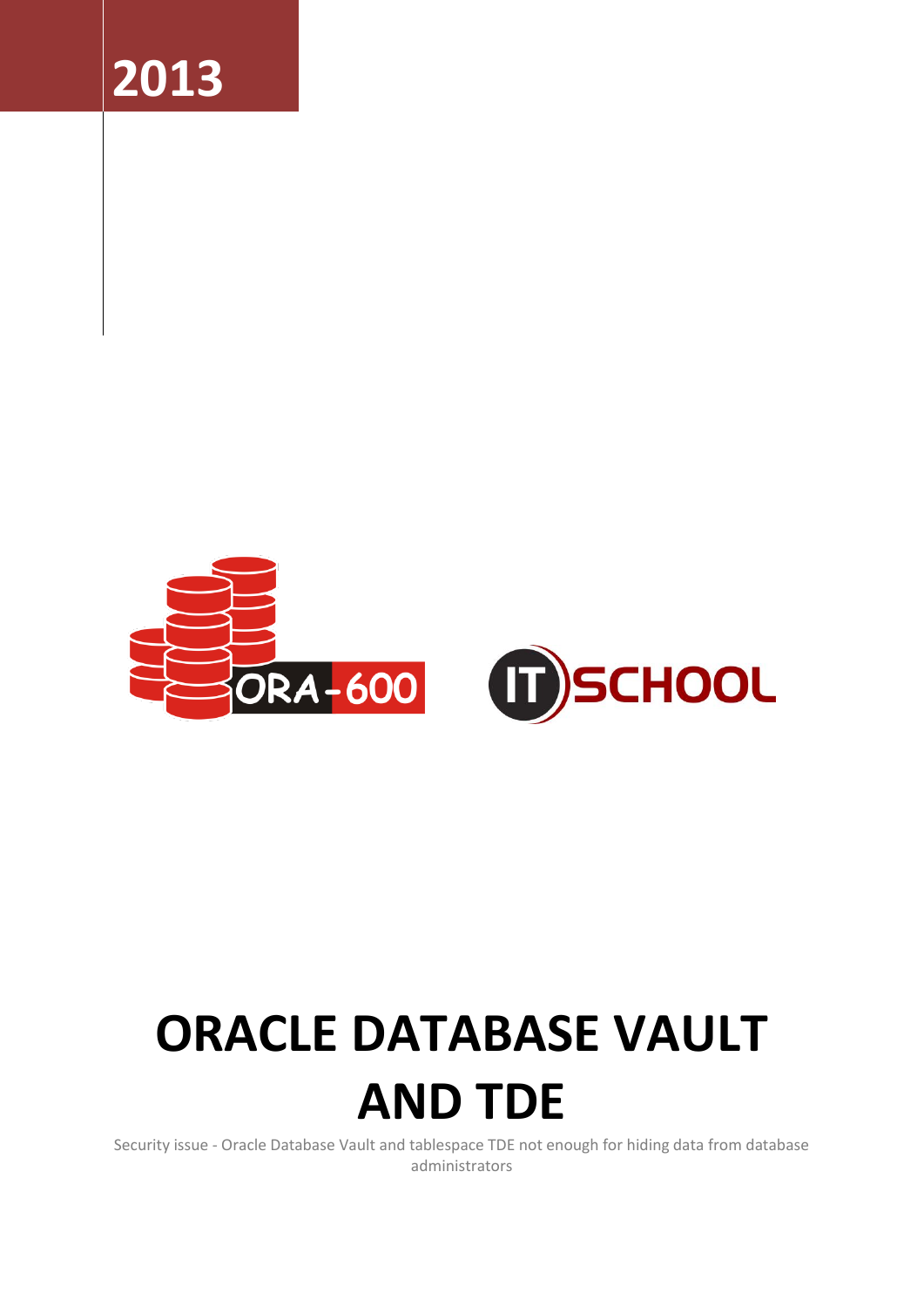



### **Environment description**

- OS Oracle Linux Server release 6.3
- Database Oracle Database 11.2.0.3 EE with Database Vault and Transparent Data Encryption

#### **Experiment details**

I want to prove, that ODV and TDE for tablespaces can be not enough for securing sensitive data from sysdba. In my example I will use HR schema and EMPLOYEES table for presentation purposes – let's assume that my sensitive data are, for example, phone numbers of employees. I've created a realm that protects whole HR schema, so SYSDBA has no access to it.



Additionally tablespace in which EMPLOYEES table resides is encrypted, so accessing datafile directly is useless.



#### My Oracle Database is using AMM

| SQL> sho parameters memory target |                   |       |
|-----------------------------------|-------------------|-------|
| <b>NAME</b>                       | <b>TYPE</b>       | VALUE |
| memory target<br>SOL              | big integer 1520M |       |

When I'm using AMM on Linux, memory is represented by files on /dev/shm device, which can be checked by ipcs and lsof commands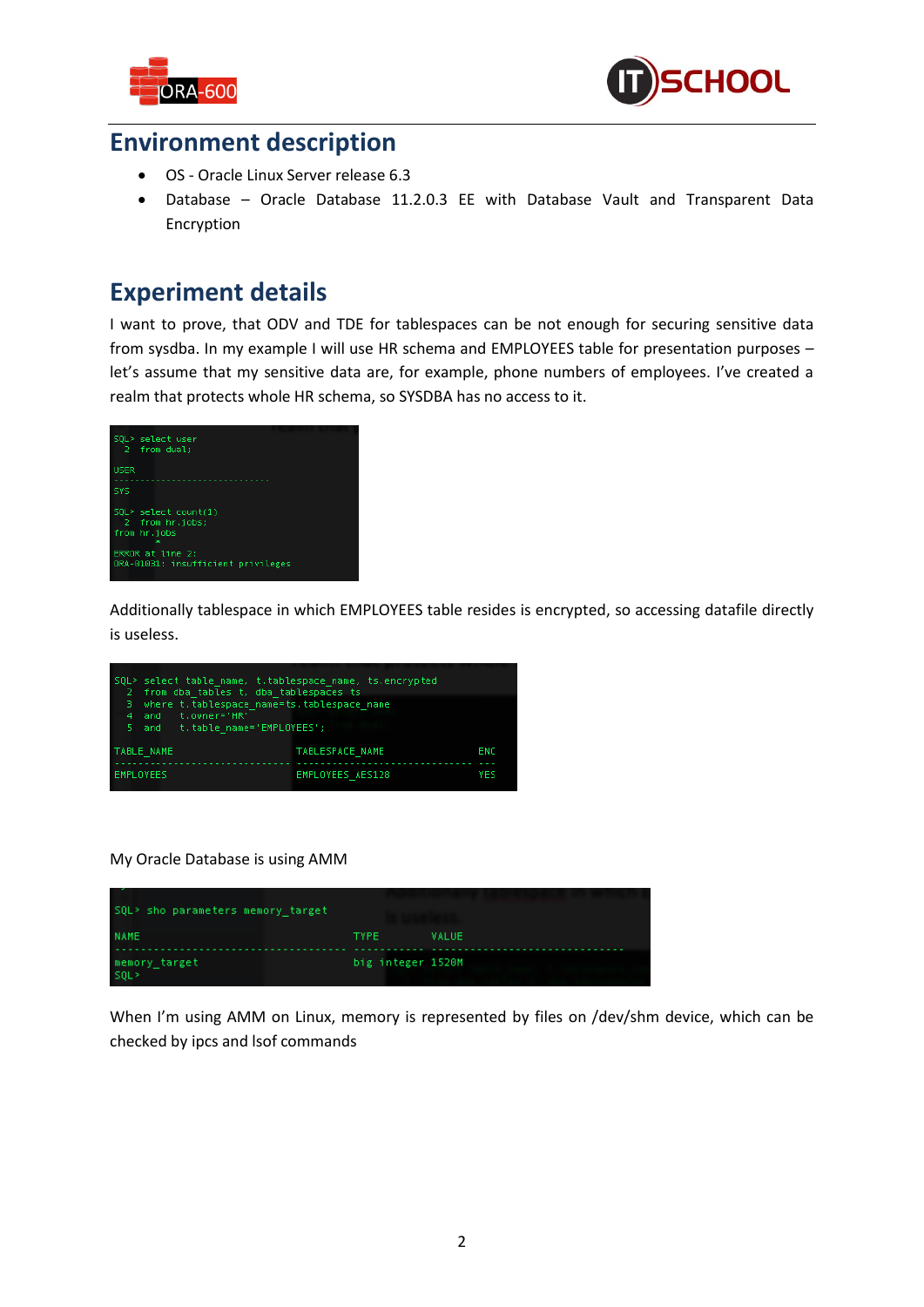



| [root@rico ~]# ipcs |                           |        |       |            |                |        |  |
|---------------------|---------------------------|--------|-------|------------|----------------|--------|--|
|                     | -- Shared Memory Segments |        |       |            |                |        |  |
| key                 | shmid                     | owner  | perms | bytes      | nattch         | status |  |
| 0x00000000 0        |                           | gdm    | 600   | 393216     | 2              | dest   |  |
| 0x00000000 32769    |                           | gdm.   | 600   | 393216     | 2              | dest   |  |
| 0x00000000 65538    |                           | gdm    | 600   | 393216     | $\overline{2}$ | dest   |  |
| 0x00000000 98307    |                           | gdm    | 600   | 393216     | $\overline{2}$ | dest   |  |
| 0x00000000 131076   |                           | gdm.   | 600   | 393216     | 2              | dest   |  |
| 0x00000000 196613   |                           | oracle | 640   | 4096       | Θ              |        |  |
| 0x00000000 229382   |                           | oracle | 640   | 4096       | Θ              |        |  |
| 0xfa55c7d8 262151   |                           | oracle | 640   | 4096       | Θ              |        |  |
| 0x00000000 327688   |                           | oracle | 640   | 4096       | Θ              |        |  |
| 0x00000000 360457   |                           | oracle | 640   | 4096       | Θ              |        |  |
| 0x42e38fd0 393226   |                           | oracle | 640   | 4096       | Θ              |        |  |
|                     |                           |        |       |            |                |        |  |
|                     | -- Semaphore Arrays       |        |       |            |                |        |  |
| key                 | semid                     | owner  | perms | nsems      |                |        |  |
| 0x00000000 0        |                           | root   | 600   | 1          |                |        |  |
| 0x00000000 65537    |                           | root   | 600   | 1          |                |        |  |
| 0x496bed6c 196610   |                           | oracle | 640   | 182        |                |        |  |
| 0x496bed6d 229379   |                           | oracle | 640   | 182        |                |        |  |
| 0x496bed6e 262148   |                           | oracle | 640   | 182        |                |        |  |
| 0x89a83438 393221   |                           | oracle | 640   | 154        |                |        |  |
|                     |                           |        |       |            |                |        |  |
|                     | Message Queues            |        |       |            |                |        |  |
| key                 | msgid                     | owner  | perms | used-bytes | messages       |        |  |
|                     |                           |        |       |            |                |        |  |
|                     |                           |        |       |            |                |        |  |

| $[root@rico ~\n  # 1soft   green 393226]$ |      |        |        |            |       |          |  |                                  |
|-------------------------------------------|------|--------|--------|------------|-------|----------|--|----------------------------------|
| oracle                                    | 2632 | oracle | $m$ em | <b>REG</b> | 0.17  | 16777216 |  | 21298 /dev/shm/ora orcl 393226 0 |
| oracle                                    | 2634 | oracle | $m$ em | <b>REG</b> | 0.17  | 16777216 |  | 21298 /dev/shm/ora orcl 393226 0 |
| oracle                                    | 2636 | oracle | $m$ em | <b>REG</b> | 0.17  | 16777216 |  | 21298 /dev/shm/ora orcl 393226 0 |
| oracle                                    | 2640 | oracle | mem    | <b>REG</b> | 0,17  | 16777216 |  | 21298 /dev/shm/ora orcl 393226 0 |
| oracle                                    | 2642 | oracle | $m$ em | <b>REG</b> | 0,17  | 16777216 |  | 21298 /dev/shm/ora orcl 393226 0 |
| oracle                                    | 2644 | oracle | $m$ em | <b>REG</b> | 0, 17 | 16777216 |  | 21298 /dev/shm/ora orcl 393226 0 |
| oracle                                    | 2646 | oracle | $m$ em | <b>REG</b> | 0.17  | 16777216 |  | 21298 /dev/shm/ora orcl 393226 0 |
| oracle                                    | 2648 | oracle | $m$ em | <b>REG</b> | 0,17  | 16777216 |  | 21298 /dev/shm/ora orcl 393226 0 |
| oracle                                    | 2650 | oracle | $m$ em | <b>REG</b> | 0.17  | 16777216 |  | 21298 /dev/shm/ora orcl 393226 0 |
| oracle                                    | 2652 | oracle | $m$ em | <b>REG</b> | 0,17  | 16777216 |  | 21298 /dev/shm/ora orcl 393226 0 |
| oracle                                    | 2654 | oracle | $m$ em | <b>REG</b> | 0,17  | 16777216 |  | 21298 /dev/shm/ora orcl 393226 0 |
| oracle                                    | 2656 | oracle | $m$ em | <b>REG</b> | 0.17  | 16777216 |  | 21298 /dev/shm/ora orcl 393226 0 |
| oracle                                    | 2658 | oracle | $m$ em | <b>REG</b> | 0,17  | 16777216 |  | 21298 /dev/shm/ora orcl 393226 0 |
| oracle                                    | 2660 | oracle | $m$ em | <b>REG</b> | 0.17  | 16777216 |  | 21298 /dev/shm/ora orcl 393226 0 |
| oracle                                    | 2662 | oracle | $m$ em | <b>REG</b> | 0,17  | 16777216 |  | 21298 /dev/shm/ora orcl 393226 0 |
| oracle                                    | 2664 | oracle | $m$ em | <b>REG</b> | 0.17  | 16777216 |  | 21298 /dev/shm/ora orcl 393226 0 |
| oracle                                    | 2666 | oracle | $m$ em | <b>REG</b> | 0.17  | 16777216 |  | 21298 /dev/shm/ora orcl 393226 0 |
| oracle                                    | 2668 | oracle | mem    | <b>REG</b> | 0.17  | 16777216 |  | 21298 /dev/shm/ora orcl 393226 0 |
| oracle                                    | 2672 | oracle | $m$ em | <b>REG</b> | 0.17  | 16777216 |  | 21298 /dev/shm/ora orcl 393226 0 |
| oracle                                    | 2674 | oracle | $m$ em | <b>REG</b> | 0.17  | 16777216 |  | 21298 /dev/shm/ora orcl 393226 0 |
| oracle                                    | 2680 | oracle | $m$ em | <b>REG</b> | 0,17  | 16777216 |  | 21298 /dev/shm/ora orcl 393226 0 |
| oracle                                    | 2732 | oracle | $m$ em | <b>REG</b> | 0,17  | 16777216 |  | 21298 /dev/shm/ora orcl 393226 0 |
| oracle                                    | 2743 | oracle | mem    | <b>REG</b> | 0.17  | 16777216 |  | 21298 /dev/shm/ora orcl 393226 0 |
| oracle                                    | 2748 | oracle | $m$ em | <b>REG</b> | 0.17  | 16777216 |  | 21298 /dev/shm/ora orcl 393226 0 |
| oracle                                    | 2766 | oracle | mem    | <b>REG</b> | 0.17  | 16777216 |  | 21298 /dev/shm/ora orcl 393226 0 |
| oracle                                    | 2778 | oracle | $m$ em | <b>REG</b> | 0.17  | 16777216 |  | 21298 /dev/shm/ora orcl 393226 0 |
| oracle                                    | 2797 | oracle | $m$ em | <b>REG</b> | 0,17  | 16777216 |  | 21298 /dev/shm/ora orcl 393226 0 |
| oracle                                    | 2799 | oracle | $m$ em | <b>REG</b> | 0.17  | 16777216 |  | 21298 /dev/shm/ora orcl 393226 0 |
| oracle                                    | 2881 | oracle | $m$ em | <b>REG</b> | 0.17  | 16777216 |  | 21298 /dev/shm/ora orcl 393226 0 |
| oracle                                    | 3309 | oracle | $m$ em | <b>REG</b> | 0.17  | 16777216 |  | 21298 /dev/shm/ora orcl 393226 0 |
| oracle                                    | 3330 | oracle | $m$ em | <b>REG</b> | 0, 17 | 16777216 |  | 21298 /dev/shm/ora orcl 393226 0 |
| oracle                                    | 3433 | oracle | $m$ em | <b>REG</b> | 0,17  | 16777216 |  | 21298 /dev/shm/ora orcl 393226 0 |
| oracle                                    | 3480 | oracle | $m$ em | <b>REG</b> | 0.17  | 16777216 |  | 21298 /dev/shm/ora orcl 393226 0 |
| oracle                                    | 3482 | oracle | mem    | <b>REG</b> | 0.17  | 16777216 |  | 21298 /dev/shm/ora orcl 393226 0 |

Now let's issue SELECT statement on EMPLOYEES table as HR user from SQLDeveloper tool.